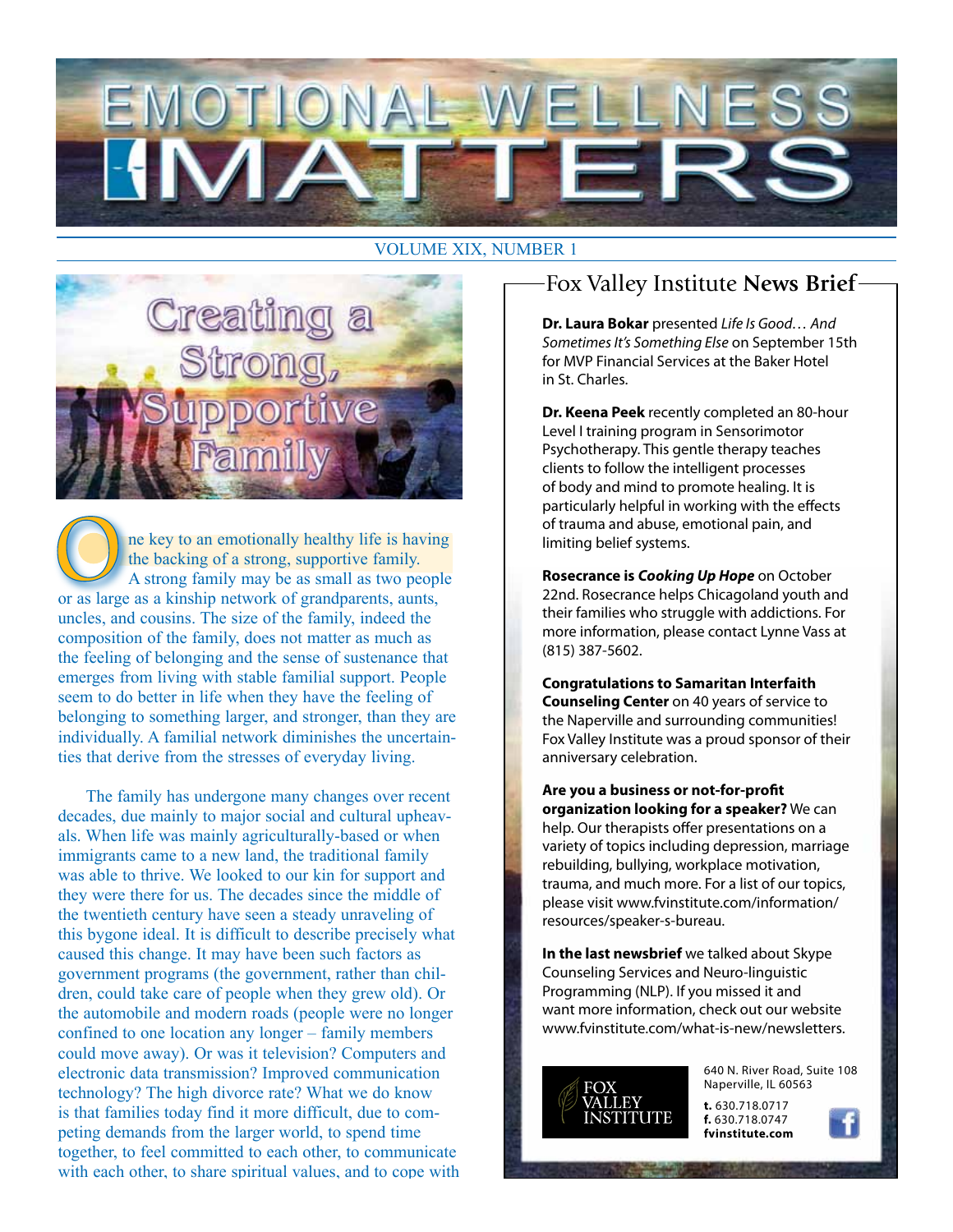crises together. Some families, however, seem to have overcome these threats to a strong and thriving family life.

Here are some qualities shared by strong families –

## A Sense of Commitment to the Family

A commitment is a pledge or a promise. Applied to family life, it is a sense of responsibility or duty to the family that overrides temporary conflicts or times of crisis. Members of strong families take their familial commitment seriously. It is conscious, unwavering, and unconditional. Strong families are not immune to the problems faced by everyone else in modern times – they too face hectic days, financial difficulties, demanding work hours, marital infidelity, and illness. In strong families, however, commitment implies that family members help each other out during hard times. They make the family relationship a priority, even if it means sacrificing personal wants, activities outside of the family, or work demands. At the core of sacrificing for the family is the idea of putting the interests of others ahead of one's own – a notion that reflects moral values and integrity.

#### *Try these things:*

Arrange a family council for an hour once a month. Discuss your family goals, what you are doing to meet them, and what needs to be worked on. Listen to each other's ideas rather than condemning them. Encourage free, open, and accepting communication.

If everyone in the family is too busy with outside activities, rearrange schedules so that more time can be spent together with the family. Or have each family member agree to give up one outside activity.

Designate a wall in the house as the "family" wall." Decorate it with photos, souvenirs, and family mementos.

Make a record of the family history in a photo album, identifying dates, places, and special events.

### Showing Appreciation and Building Self-**Esteem**

Healthy families share in common the ability to show appreciation to each other. By showing appreciation, we are essentially saying that the other person is worthy and has dignity. We declare that we can see

the positive qualities of the other person. This message is crucial to emotional wellness because it is a core building block of self-esteem. Thus, strong families help build healthy personalities. Parents and siblings have a strong influence in molding children to see themselves as either good or bad. When a person's self-definition is characterized by negative selfesteem, that person has difficulty both in acknowledging positive feedback and in giving it. Strong families cherish their members, show that they are valued, and build self-esteem in their members that can be carried on to the next generation.

#### *Try these things:*

Set a goal of giving each family member at least one compliment per day.

\_\_ Create a positive home environment by reframing negative statements into positive ones (instead of saying, "You are always trying to control me," say "I like how you are concerned about my well-being all the time").

Write down ten things you like about each member of your family – and then show them your list.

## Sharing Positive Communication

One research study has shown that the average couple spends seventeen minutes per week in conversation. In contrast, strong families spend a great deal of time talking with one another – ranging from trivial matters to important issues. Communication helps us to feel connected, and because members of strong families feel free to exchange information and ideas, they become good problem solvers. Some families set aside time for family council meetings and others do their talking over the dinner table each night. Most communication in these families, however, is spontaneous. Positive communication involves both talking and listening.

#### *Try these things:*

\_\_ Designate a time for the family to share the events of the day (for example, at dinner). Avoid disciplining and negative remarks during this time.

**This newsletter is intended to offer general information only and recognizes that individual issues may differ from these broad guidelines. Personal issues should be addressed within a therapeutic context with a professional familiar with the details of the problems. ©2011 Simmonds Publications: 5580 La Jolla Blvd., #306, La Jolla, CA 92037 Website ~ www.emotionalwellness.com**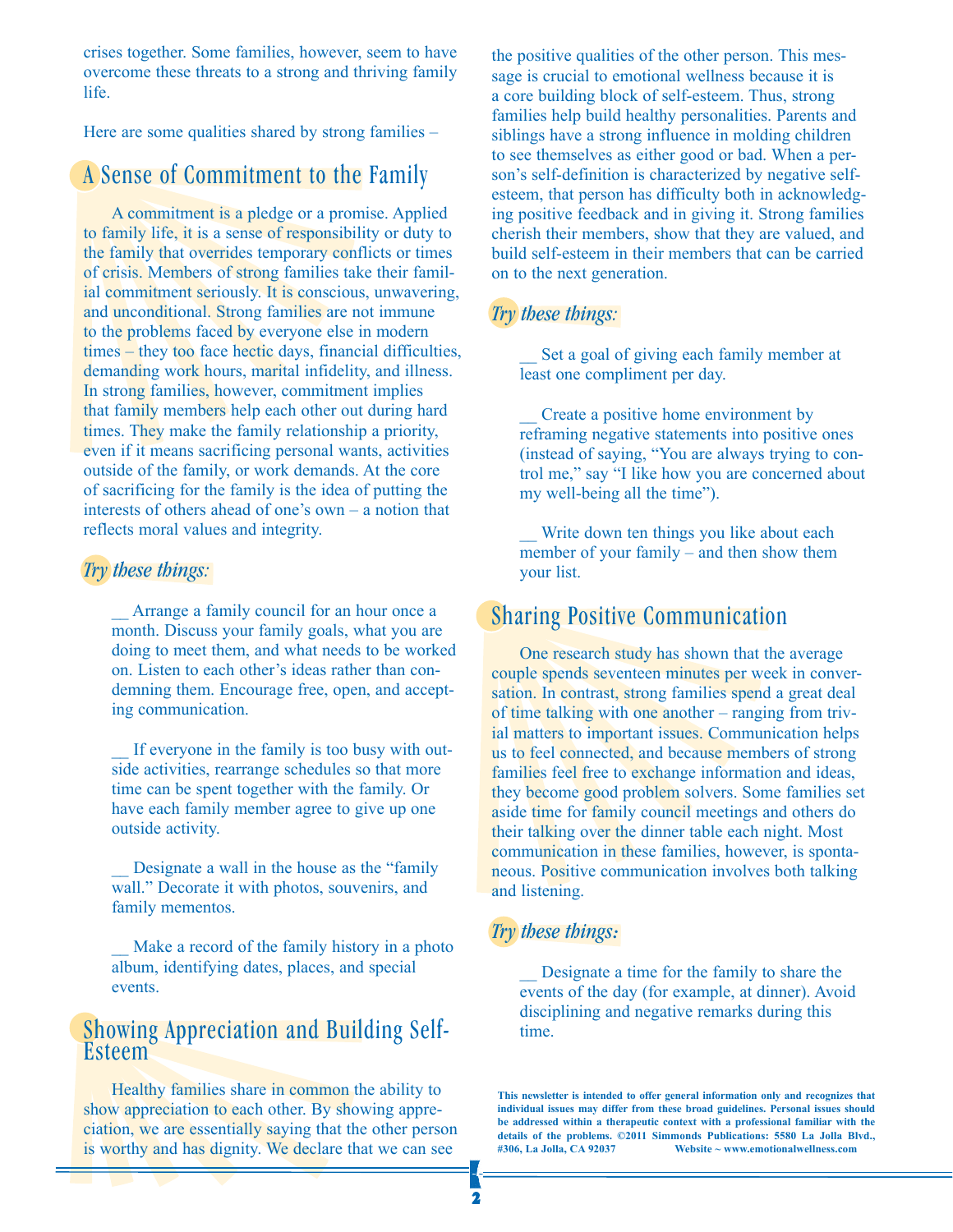Look objectively at your communication patterns and determine which ones can be improved (for example, using sarcasm, creating crises, cutting off someone else who is speaking). Work on one communication habit for a month. Then, the next month, work on another. A trained therapist can help identify negative communication patterns.

## Spending Time Together

Strong families spend a great deal of time together, and the time spent is not always in planned events. Just spending time, doing nothing in particular, eases our feelings of isolation and loneliness, builds relationships, contributes to a feeling of security, and helps to create a sense of family identity. Individual family members should find time when two people can do something together without the entire family present. Spending time together can involve eating meals together, doing household chores together, celebrating special events and holidays, and participating in community activities, indoor recreation (playing games, telling stories, working on puzzles) or outdoor activities (taking a walk, camping, picnicking).

#### *Try these things:*

Recall some of your happiest childhood experiences which involve spending time with your family. Try to recreate these types of experiences with your current family.

Let the children help with household tasks, and do these chores together as a family.

Plan a yearly family reunion – and make it easy for everyone to attend.

## Cultivating Your Spiritual Wellness

One characteristic of strong families is a shared belief in a greater power that guides ethical behavior, concern for others, and unity with living things. These shared beliefs help to create a bond between family members, as well as providing a framework for love, purpose, security, hope, and peace. The guidelines for living a good life, which are inherent in spiritual beliefs, help family members define appropriate behavior within the family and toward others. Some families pray, meditate, or read spiritually oriented writings together, and this serves to cohere the life of the family. Spiritual beliefs also connect families with like-minded people in the community, and this serves to validate and strengthen the family.

#### *Try these things:*

Find a cause that is bigger than you or your family (world hunger, peace, reducing crime, helping the homeless). Volunteer your time as a family on these issues within the community.

Take a look at your own values and views about the world. Keep a journal of your thoughts and share them with your family.

Set aside family time for a form of devotion that is compatible with your beliefs. This could include prayer, meditation, contemplation, or a walk in nature.

## Coping with Stress and Crisis

A crisis is a time of decision, the outcome of which may be positive or negative. Some families fall apart when faced with a crisis like illness, death, or financial setbacks. All families experience the challenge of a crisis at certain times. Strong families, however, have the ability to pull together and draw on each other's strengths when they are faced with the stress of crisis. They pool their resources, work together, get help from outside support systems, keep communication open in the face of the strong emotions of a crisis, and draw on their shared spiritual beliefs. When a family is strong, it is able to maintain the flexibility necessary to weather the crisis, and family members expect a positive resolution in the end.

#### *Try these things:*

Include in family discussions at dinner hypothetical questions involving crises (like what you would do in case of an earthquake or a hurricane, or if a parent became ill, or if there were a national emergency such as war). Use discretion in talking about these topics with young children, who may be frightened by these discussions – but

they can learn that if their parents can handle these situations, so can they.

Examine the level of stress experienced by family members and use stress reduction techniques for managing it (like exercise, cultivating a hobby, talking about stressors).